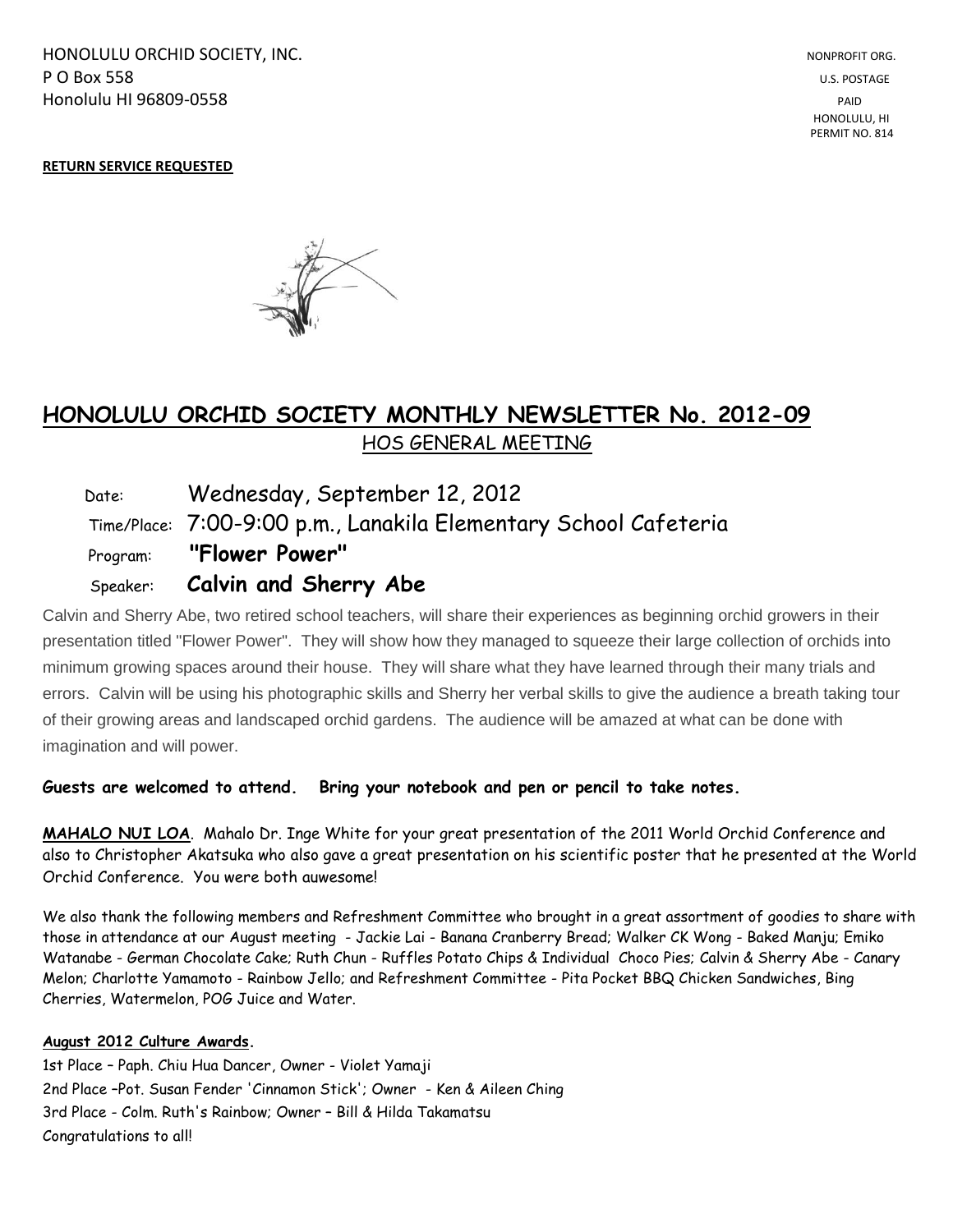**2012 SHOWS! - We need full support FOR ALL SHOWS WE PARTICIPATE IN THROUGHOUT THE CALENDAR YEAR from our members. We need your blooming orchid plants, greeneries and pele's hair for fill-in and to fine tune the appearance of our displays, props to give the display dimension, and physical labor and time to help set up and also to break down our displays.**

If you need help with getting your plants to the shows, call Carol De Witt at 845-3749/845-1494 (leave message with name/phone number) so that arrangements can be made.

# **Last orchid show of the year 2012**

# **and so now....IT'S SHOW TIME!**

**Honolulu Orchid Society's 73rd Annual Orchid Show and Plant Sale "Galaxy of Orchids" will be held on Friday, October 5, 2012 and Saturday, October 6, 2012 (9:00 am – 5:00 pm) and Sunday, October 7, 2012 (9:00 am – 3:00 pm) (Plant Sales close at 2:00 pm on Sunday) at Washington Middle School, 1633 South King Street. Admission is FREE. Ample parking available, with easy access from South King Street, just before the school's basketball court area and Zippy's. Orchid Culture Lectures are as follows:**

| Friday, October 5, 2012 | - 10:00 am - General Orchid Culture                              |
|-------------------------|------------------------------------------------------------------|
|                         | - 1:00 pm - Honohono Orchid Culture                              |
|                         | Saturday, October 6, 2012 - 10:00 am - Dendrobium Orchid Culture |
|                         | - 1:00 pm - Cattleya Orchid Culture                              |
| Sunday, October 7, 2012 | - 11:00 am - Honohono Orchid Culture                             |

**We will be setting up a display on Thursday, October 4, 2012 and look forward to you sharing your blooming plants, etc. in the HOS display. Please bring your blooming plants in by 11 am and register the plants too. We will need to complete the the set-up by 3:00 pm. We also need greens, Pele's Hair too. We need your HELP IN SETTING UP on Thursday between 11 am and 3 pm and BREAKING DOWN the display on Sunday, October 7 at 3 pm too.**

**Orchid Show Workers' Sign Up – We are looking for HOS members and friends of HOS who are willing to help out at our annual show. We have many openings available for Host/Hostess, Security, Plant Holding, and freelance into any position that we may need to fill.** 

### **Please see Carol at the HOS September General Meeting to volunteer your services to make the show a great success. Volunteer sign-up sheets will be available.**

**IF YOU CANNOT COME TO THE September MEETING, BUT WANT TO HELP AT THE SHOW, CALL CAROL AT 845-3759. CAN CALL WILLIETTE AT 488-2262 BEFORE SEPTEMBER 22nd OR AFTER SEPTEMBER 30TH .**

**Shifts on Friday and Saturday are from 9:00 am to 1:00 pm and from 1:00 pm to 5:00 pm, and on Sunday from 9:00 am to 1:00 pm and 1:00 pm to 5 pm (which includes helping with breakdown and clean-up).**

**SECOND SHIFT workers are reminded to report ½ hour before their shift starts on Friday and Saturday, so they can have lunch before their shift begins. On Sunday, report at 12:30 pm for lunch prior to your 1:00 pm shift. (PLEASE NOTE: DINNER MEAL WILL NOT BE SERVED FRIDAY, SATURDAY AND SUNDAY.)**